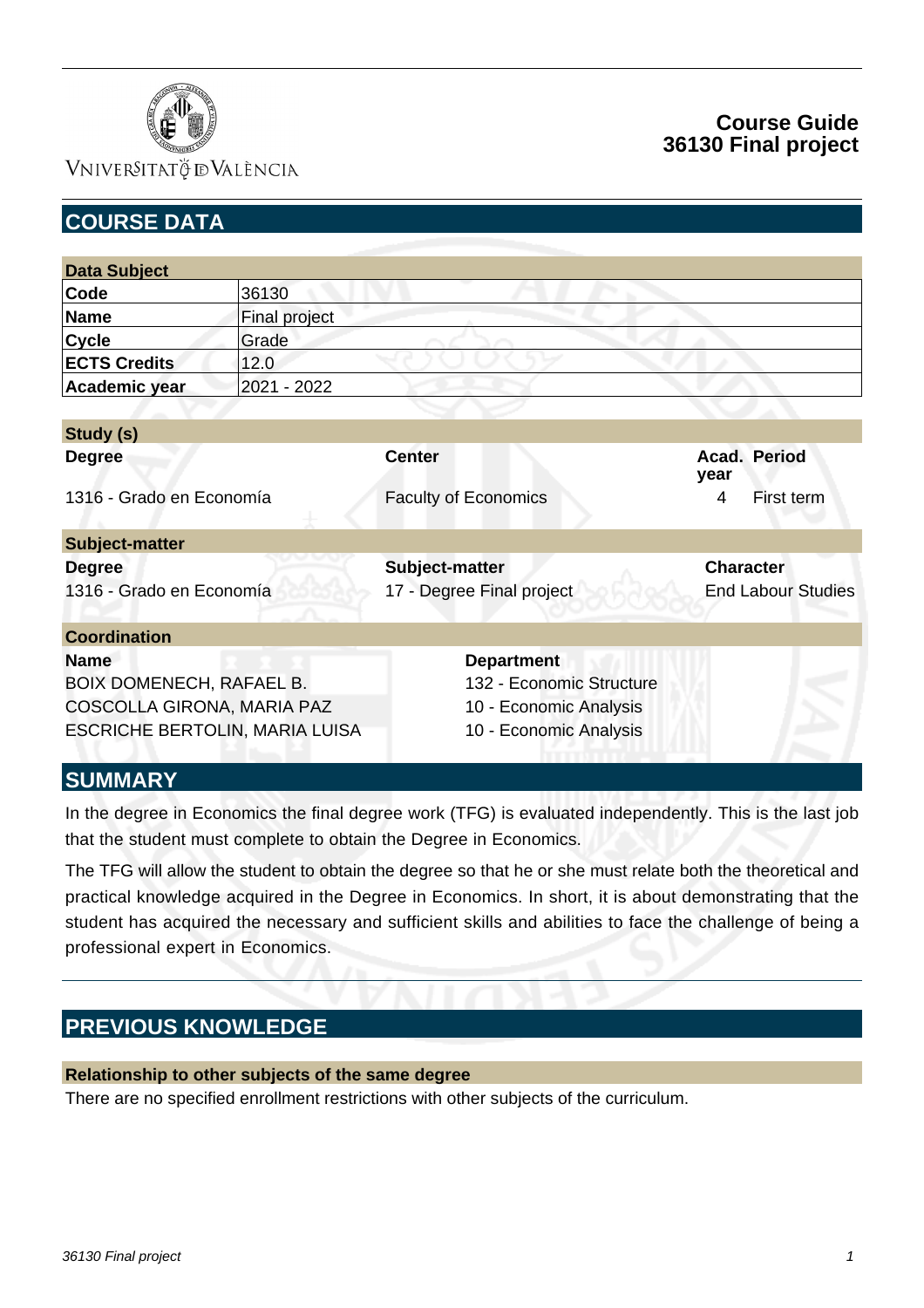



#### **Other requirements**

In order to enroll in the TFG, the student must meet some requirements that can be consult at http://go.uv.es/S6YzlaI

The credits that the student must have passed in order to be evaluated for the TFG They can also be consulted at http://go.uv.es/S6Yzla

### **OUTCOMES**

#### **1316 - Grado en Economía**

- Show critical thinking skills.
- Show ethical commitment and social responsibility at work, respect the environment and human rights and promote equality between men and women and the culture of peace.
- Be able to collect and analyse information.
- Have oral and written communication skills in the native language.
- Have decision-making skills and be able to apply knowledge to practice.
- Be able to work in a team (including interdisciplinary teams).
- Be able to learn autonomously.
- Be able to use ICTs.
- Be able to use English in a professional environment.
- Apply the principles of economic analysis (rational decision) to the diagnosis and resolution of problems.
- Understand and apply the scientific method, which involves formulating hypotheses, deducing verifiable results and contrasting them with empirical and experimental evidence.
- Be able to prepare and defend an economic report.
- Be able to design and manage economic projects.

Experience the difficulties of practical work, facing the real limitations of the research and technical process and the elaboration of results.

Ability to plan, elaborate and expose a project.

Ability to locate the necessary information for the elaboration of a project, analyze it with an adequate analytical scheme and formulate answers to the proposed problem.

Likewise, the achievement of a set of specific learning outcomes determined by the scope of TFG analysis is expected.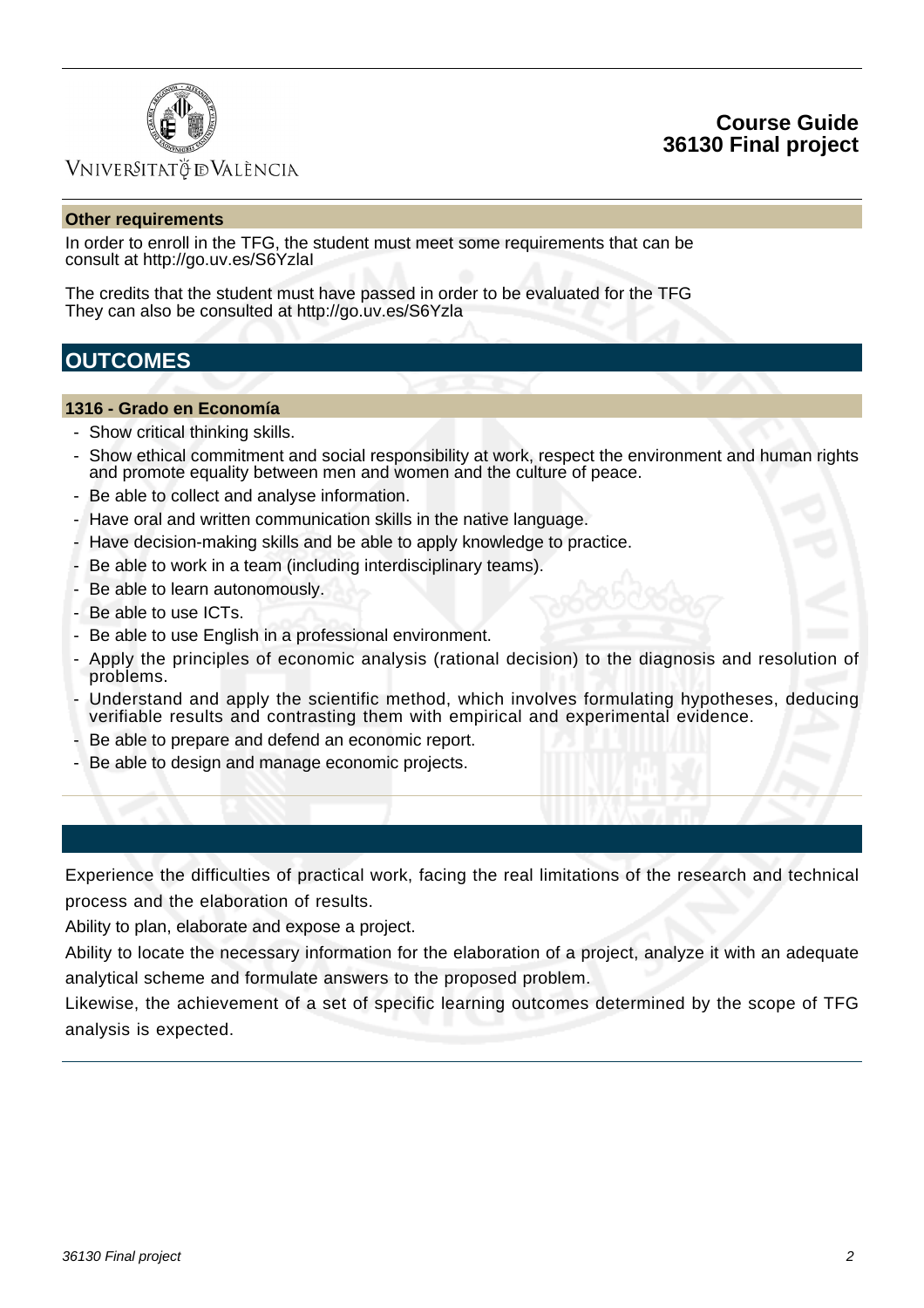

Vniver§itatğ dValència

## **DESCRIPTION OF CONTENTS**

#### **1. General issues**

The TFG will follow one of two options:

1. Short research work within a group of the Faculty or external in another institution. This work can be a degree thesis or a review of the literature determining the state of the art of the chosen question. 2. Work linked to External Practices. The tutor of these practices will be the tutor of the TFG.

In either case, the TFG will be composed of three parts:

1.- The project

2.- Personal assessment of the student of the Degree (highlighting both positive and improvable aspects) 3.- Curriculum Vitae (specifying the average grade of credits passed, the level of accredited languages, academic stays abroad and professional experience).

The use of the following style is recommended: typing with a line spacing of 1.5 and Arial font 11, upper and lower margins of 2.5 cm, left and right of 3 cm. Recommended length: between 30 and 50 pages (7500-12500 words).

Home: You can download it at http://www.uv.es/uvweb/economia/es/estudios-grado/job-fin-grado/workfin-grado-1286012475274.html

First page:

(a) Title page. The title of the TFG, including the name of the student, degree, group and email. Name of the tutor of the TFG, department to which he is assigned and email.

(b) Summary. The summary of the case study (from 50 to 100 words, including the key words) must state concisely the objective of the work and any relevant result of the same or some pertinent conclusion.

(c) Keywords. Between 4 and 6 keywords will be proposed on the main topic.

#### **2. The project (I)**

The first page of the text consists of an index or table of contents. The text is divided into several parts according to the type of work (for example: introduction, object of study, background, methodological design, analysis of results, conclusions, bibliography and annexes). Each party will have its appropriate title, which may have subdivisions duly subtitled.

#### **3. The project (II)**

Tables and Graphs: Tables and graphs distributed throughout the document should be arranged in Arabic numerals, followed by very short descriptive titles. The data in the tables should be presented in columns and omitting non-significant decimals. At the foot of the tables, graphs and maps, the source of the information will be recorded. In the text, all illustrations, graphics and maps will be called "Graphics" and numbered. The size of the tables and graphics should not be greater than one page. The final layout must take special care that tables, tables and graphics are not cut into two different pages.

Abbreviations and Acronyms: They must be well spelled and well defined when used for the first time in the text.

Bibliography: The pertinent and necessary bibliography will be used for a correct work, this bibliography will be contributed as much by initiative of the / the student as by the proposal of the professor / tutor. In the text, all bibliographical references should be cited in parentheses with the name of the author and the year of publication.

#### **4. Collaboration and confidentiality**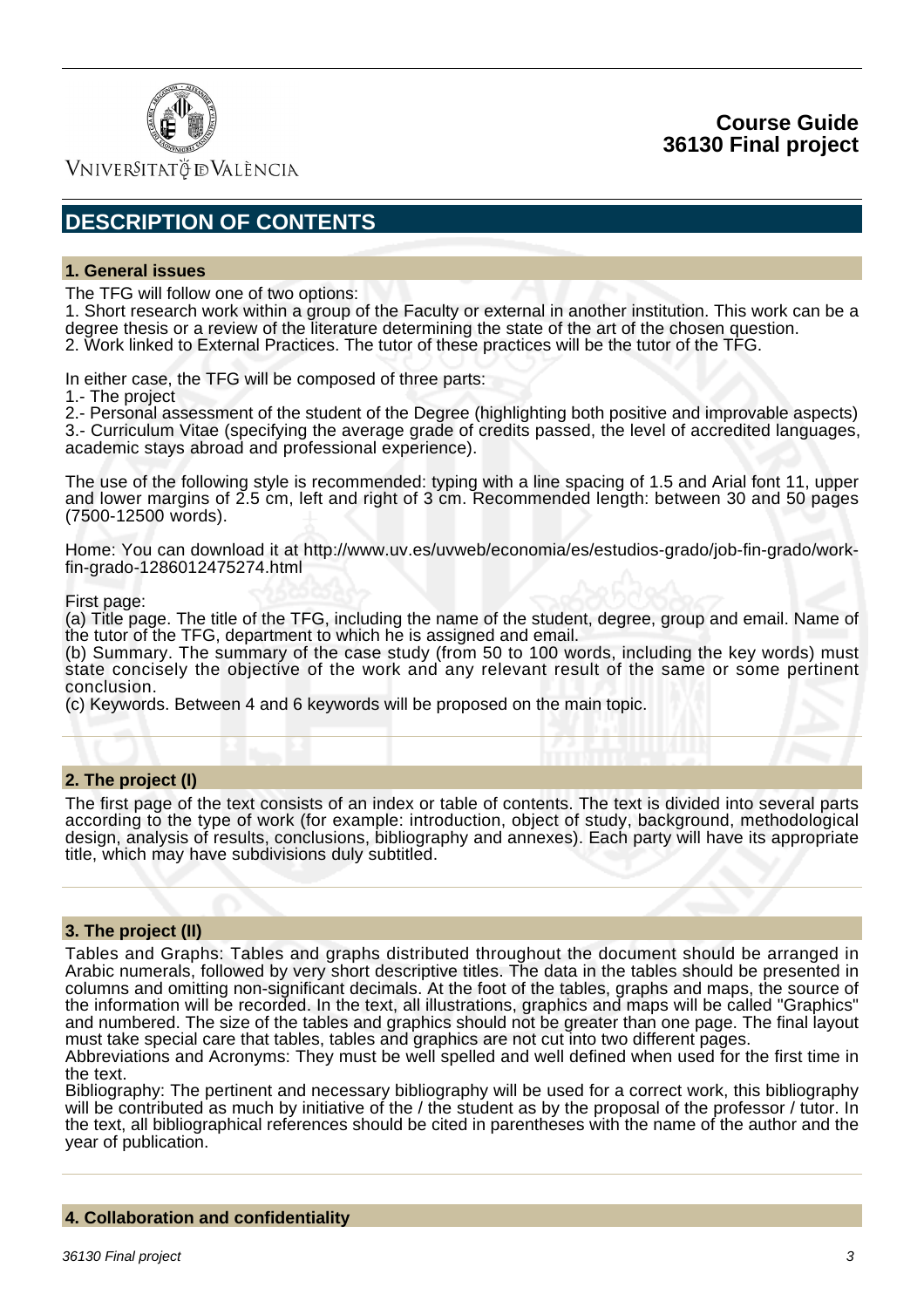### **Course Guide 36130 Final project**



### Vniver§itatğ dValència

As set out in the regulations of the University of Valencia (article 4, points 4 and 5), the TFG can be carried out in collaboration with other institutions, organizations or companies different from the University of Valencia, with which there is an agreement. In this case, it is necessary to specify, beforehand, if there were restrictions that, for reasons of confidentiality, could prevent the publication of some results of the work carried out.

#### **5. Intellectual property owner and responsibility**

Once finalized, the TFG is the property of the student, who assumes the authorship of the work carried out and is solely responsible for the opinions and value judgments that may appear from the reading of the work

## **WORKLOAD**

| <b>ACTIVITY</b>                | <b>Hours</b>           | % To be attended |
|--------------------------------|------------------------|------------------|
| <b>Graduation project</b>      |                        | 100              |
| Development of a final project | 300,00                 |                  |
|                                | <b>TOTAL</b><br>300,00 |                  |

### **TEACHING METHODOLOGY**

Tasks of the tutor

The tutors exercise this function in the TFG and in the External Practices when both are linked. As regards the TFG, they are responsible for explaining the students' characteristics, guiding their preparation, ensuring compliance with the objectives set out in the academic guide and proceeding with their evaluation.

The tutor must guide the student in the realization of an outline / script / index of the work and a planning or chronogram of the different phases of its development. Will give the agreement to start the process of preparing the work.

Throughout the process, a sufficient number of tutorials will be held with the students, with a minimum of three, so that the first will be done prior to the start of the practices and / or TFG. These tutorials can be done collectively with several students or individually. The purpose of these is to provide the student with general information about the contents, structure, objectives and method of evaluation of a TFG, to monitor and resolve doubts and problems.

#### Activities of the student

The student must choose a thematic area of interest for the realization of TFG, related to the practices carried out, whenever possible. The student must present to the tutor with an outline / script / index of the work to be done and a schedule of the different stages of its development. After the consent of the tutor, the process of preparation of the work begins.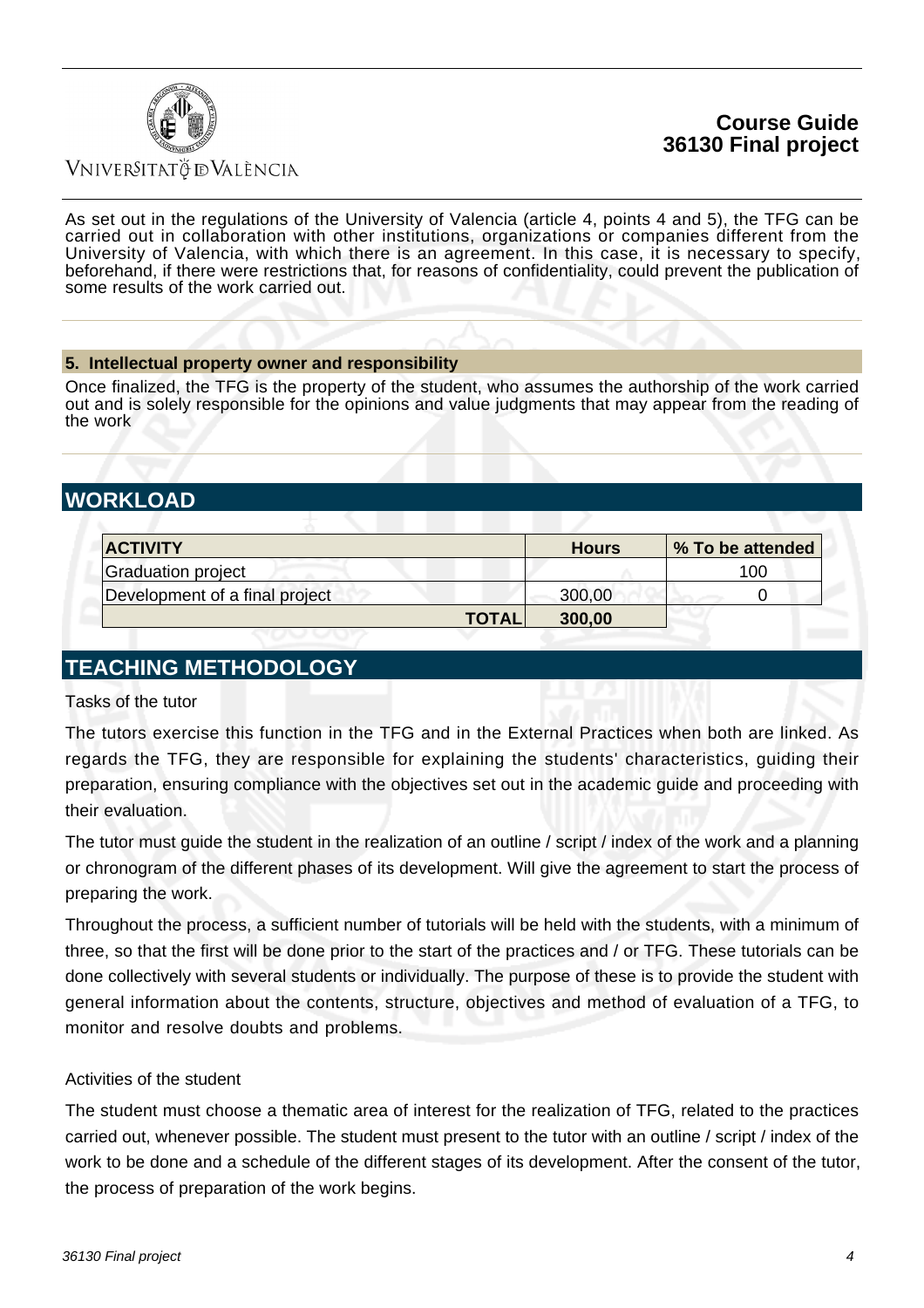

## **Course Guide 36130 Final project**

The student must go to the tutorials established by the tutor of the work. In cases in which the student is making a Practices' stay, the tutor and the student will agree on the timetable and the form of the tutorial relationship at a distance. The student must follow the instructions of the tutor in the preparation of the TFG. To obtain the approval of the tutor and to be evaluated of the TFG, it is essential to have attended at least three tutorials on the planning, preparation and writing of the TFG and have delivered 70% of the text four weeks before the deadline for depositing the TFG in each call. In addition, at least one week before the official deadline for depositing the TFG, the student will personally deliver or mail a complete draft of his TFG to his/her tutor. After the consent of the tutor, the student must deposit the TFG in the application provided for this purpose in the Electronic Office of the University of Valencia (entreu.uv.es). At the beginning of the semester and not before, it is the student's obligation to contact their tutor, if this has not been done previously.

## **EVALUATION**

1. DEPOSIT / PRESENTATION

To check the TFG deposit dates see: http://go.uv.es/S6YzlaI

The student has the right to two calls. In order to present the TFG for evaluation, the student must have the consent of the Tutor.

In case of disagreement of the student with the evaluation, the student may address in a reasoned manner to the TFG Commission that will resolve definitively on the conflict.

The student will present a paper copy to their Tutor and a copy in electronic format (Pdf) that will be deposited through the UV's Electronic Office (entreu.uv.es).

The deposit is made once the end of Degree work is finished, when the student already has his final project. This process must be done by ALL students who present their TFG.

The process starts from the Electronic Headquarters of the University (entreu.uv.es), at the request of the student, and has the following characteristics:

1. The student will identify himself with the user and password of the Universitat de València.

2. It is a prerequisite that the student is enrolled in the subject corresponding to the TFG.

3. The student will indicate in the application the information of the Tutor.

4. The student will attach to their application a document with the complete project of the TFG. The maximum file size is limited, although it is large enough (100MB). This document is mandatory, since it is a requirement for its evaluation, or in its case, its presentation, and the application will not be effective without this document.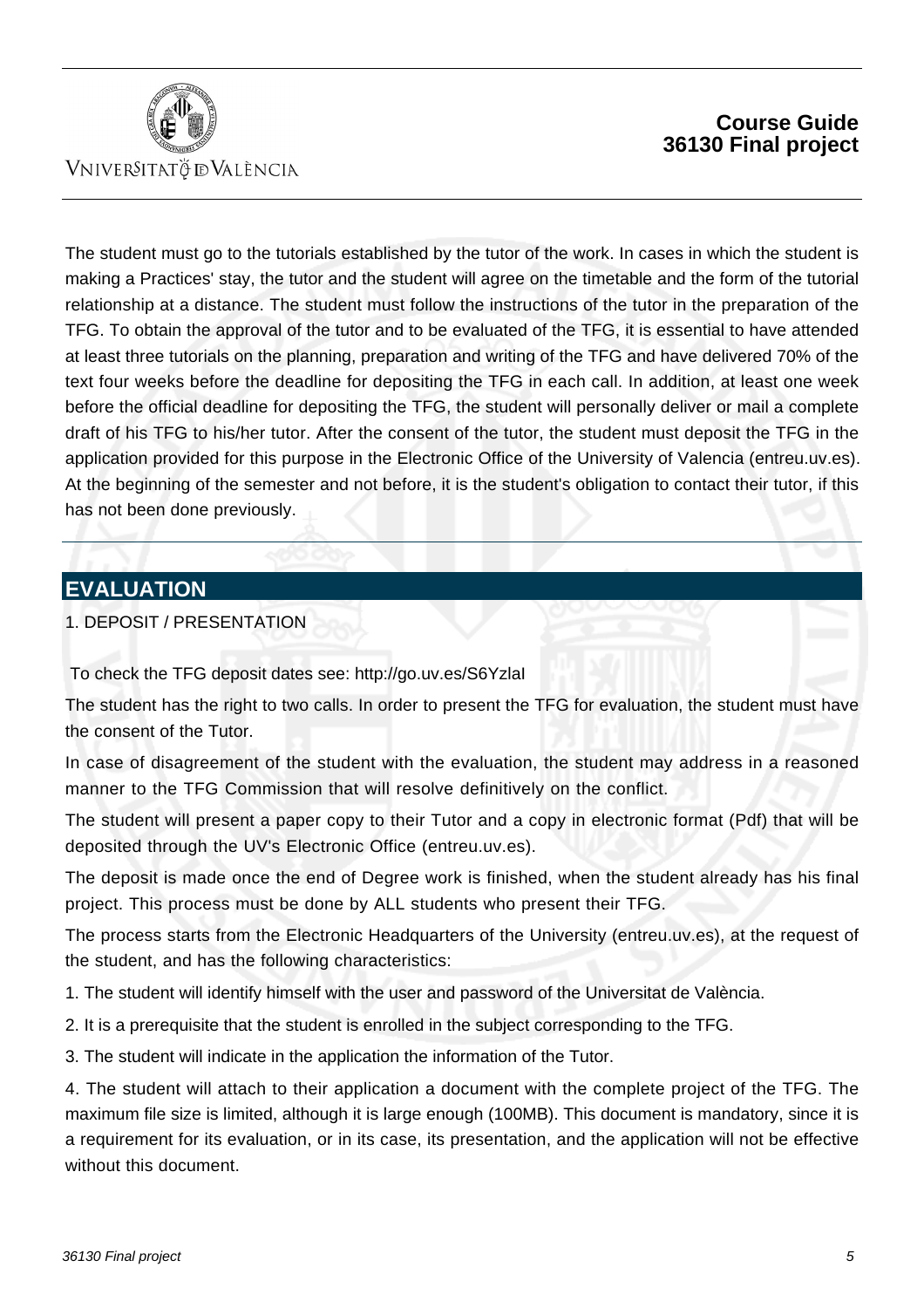

## **Course Guide 36130 Final project**

5. Once the application is completed, the student receives a document justifying the deposit.

#### Advanced call

Those students who, in order to finish their undergraduate studies, have to pass a maximum of two courses, in addition to the TFG and the PE, will be able to apply for the advanced call in the event that they have already been previously enrolled. As for the TFG, if the TFG project has already been done previously and could not be deposited, the student will maintain the Tutor, provided that the Tutor signs the corresponding authorization in which he explicitly states his agreement. This authorization can be downloaded on the TFG website and must be submitted before September 20, along with the request for the advanced call. In this case, the term of deposit of the TFG will be until the last school day of the month of October. In the case in which the Tutor is not active during this academic year, the department will assign another Tutor, who will be responsible for its evaluation. In the case of no presentation or failure to pass the TFG, the student will only have another call in the same academic year, which will be the next ordinary call for evaluation, set in each degree. If the TFG project has not been carried out in the previous academic year and/or the Tutor does not expressly authorize the request for advanced convocation, the student will be assigned again among the departments, following the usual procedure. The deadline for submitting the TFG will be the same as the first-half TFGs.

#### 2. EVALUATION

The deposit of the TFG through the ENTREU does not guarantee the evaluation of the TFG. In order for the TFG to be evaluated, the student must have passed the necessary credits. The Secretary of the Faculty of Economics will check whether this requirement is met or not with respect to the credits passed. Until this circumstance is fulfilled, the TFG cannot be evaluated. If, finally, the requirements are not met, the TFG will be considered not presented and so will be recorded by the Tutor.

The requirements, regarding the credits that must have been exceeded so that the TFG can be evaluated, can be consulted at: http://go.uv.es/S6YzlaI.

After depositing the TFG in the virtual classroom, the tutor will proceed to evaluate it once he / she receives an email from the secretariat in which he / she is explicitly authorized to qualify in the minutes. It is recommended that this evaluation be specified in the preparation of a report or evaluation sheet, which gives rise to the numerical grade that each teacher / tutor will transfer to the Official Record. The maximum grade that the tutor can give to the TFG will be outstanding.

#### ASSESSMENT

The assessment of the Tutor will be based on two aspects: 90% of the final grade will correspond to the evaluation of the Project according to the criteria specified below, and 10% will correspond to the assessment of the completion of the Informational Competences course. Students must send their academic Tutor at least the unified activity template of the course.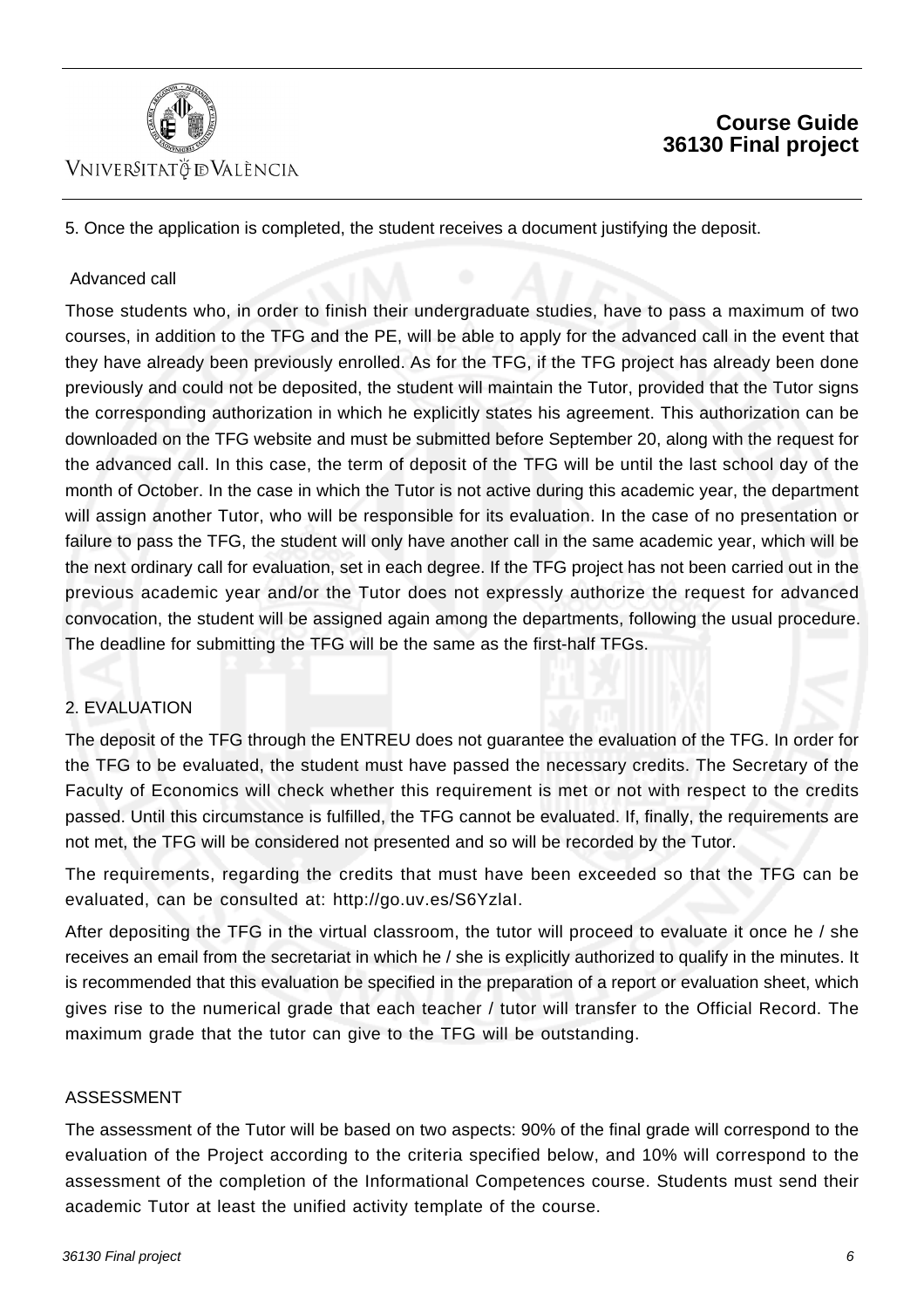

## **Course Guide 36130 Final project**

The evaluation criteria of the Project are the following:

BLOCK 1. PLANNING AND EXECUTION. Weight 20% Timeline, Content, Planning

- The minimum delivery times stipulated in the teaching guide have been met
- The planning of the schedule agreed with the Tutor of the TFG has been followed

• The contents delivered for each of the deadlines are in accordance with the stipulated and agreed with the Tutor or stipulated in the TFG teaching guide.

BLOCK 2. FORMAL ASPECTS. Weight 20% Structure, Formats, Interest

• The aspects of format in the writing and composition of the work have been correctly used (cover, type and size of the print, index, margins, numbering of pages and sections, extension of the work, titles and sources of tables, graphs and figures).

- The bibliographic references reviewed have been correctly expressed and cited.
- The general appearance and presentation of the work gives an elaborated project image.

• The project has a formal work structure (Introduction and justification, objective, review of the literature, hypothesis, methodology, conclusions, bibliography).

BLOCK 3. ACQUIRED COMPETENCES. Weight 30%

• The student demonstrates his / her capacity to identify, search, analyse, use and interpret the sources of information necessary to carry out the TFG.

- The student demonstrates having an initiative, being an entrepreneur, creative in the design in the preparation and realization of the project. (Proposal of the theme, development, use of ICT, etc.).
- The work has a clear and logical wording with an adequate vocabulary that shows the ability of the editor to communicate.
- In the TFG, the application of the knowledge acquired in the subjects studied in the degree is glimpsed and an interdisciplinary knowledge is shown.

BLOCK 4. INDICATIONS. Weight 30%. Quality, Style, Methodology

- The content reflects the degree of depth, rigor and critical capacity with which the topic under study has been addressed.
- The methodology implemented is in accordance with the objectives set.
- The work communicates and has a clear and effective speech.
- The reading of the TFG reflects that the project, as a whole, has all the necessary elements to be a quality product.

IMPORTANT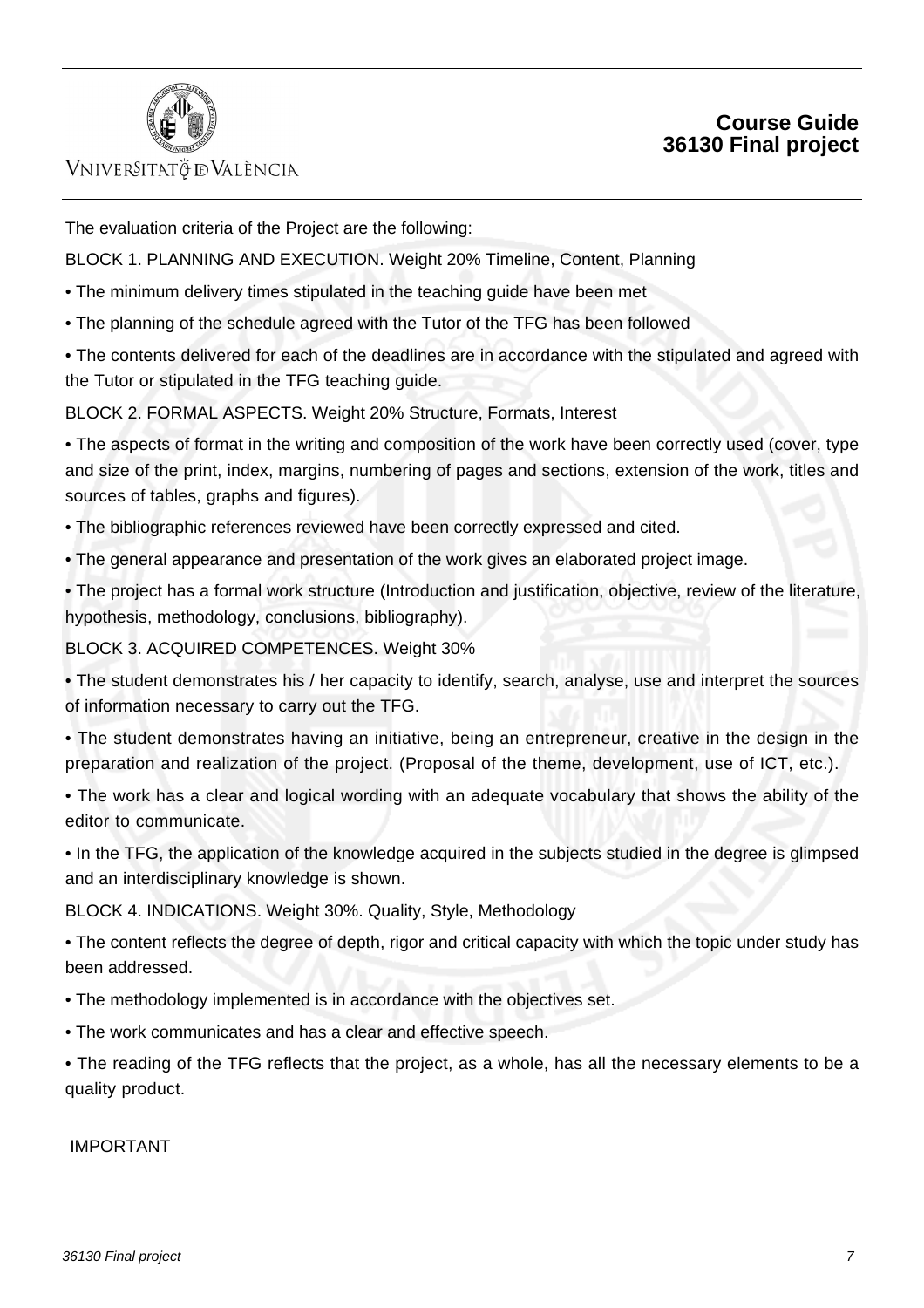



All data or ideas taken from another author must be referenced. The opposite is plagiarism, which will be a radical condition to obtain a grade as a grade in the subject of TFG, as reflected in article 15 of the evaluation and qualification regulation of the University of Valencia for undergraduate and master's degrees: "In the case of plagiarism in a student evaluation work, will be scored with the numerical grade of zero, without prejudice to the disciplinary procedure that could be initiated and, if applicable, the sanction that was appropriate in accordance with current legislation. "In this regard, in the following link you can consult the information offered by the Library of Social Sciences "Gregori Maians" :https://www.uv.es/cibisoc/privadovanzado/42\_el\_plagio.html

#### 3.- APPLICATION FOR EVALUATION COMMITEE

 In order to qualify for a cum laude, the student must apply to the TFG Commission for the public defence of the TFG, before an Evaluation Committee of the TFG. This application must be agreed with your tutor and can be made before the tutor can mark your TFG in the corresponding report.

The student, who chooses the TFG Tribunal and Public Defence of the TFG, in addition to uploading his/her TFG (in PDF) in the Electronic Headquarters of the UV (entreu.uv.es), will send from his/her "alumni" email address to tfgeconomia@uv.es the following documents:

i. A PDF copy of the deposited version of your work.

ii. The application form, once completed, available on the TFG webpage of the FdE.

iii. A report written by the tutor stating the reasons why, in his/her opinion, the work is worthy of such a qualification, available on the FdE TFG webpage.

To do this, students who choose to Committee and Public Defender of the TFG, must submit, in addition to the copy in electronic format at the UV's Electronic Office (entreu.uv.es), three copies in paper format for each of the members of the committee, having to make the deposit of these in the Secretariat of the Faculty. Likewise, they will attach, together with the three copies, the favourable report of the Tutor of the TFG.

 The TFG Committee will request the departments that, by lot or criterion that it deems appropriate, those Tutors, titular and substitute teachers, who will constitute the members of the TFG committees, be elected. The committee will determine and announce in advance the date, place and other aspects that it deems relevant.

The student must make a public presentation of the TFG (by presentation with slides, poster, etc.) in the terms decided by the TFG Evaluation Committee. Each Committee is sovereign in the determination of the criteria on the basis of which to decide whether or not to award the Qualification of cum laude. However, the TFG Commission recommends that the duration of the oral presentation, for each of the students, be about 10 minutes and the following criteria be taken into consideration:

Formal aspects:

- The aspects of format in the writing and composition of the work have been correctly used.

- The bibliographical references have been expressed and quoted correctly.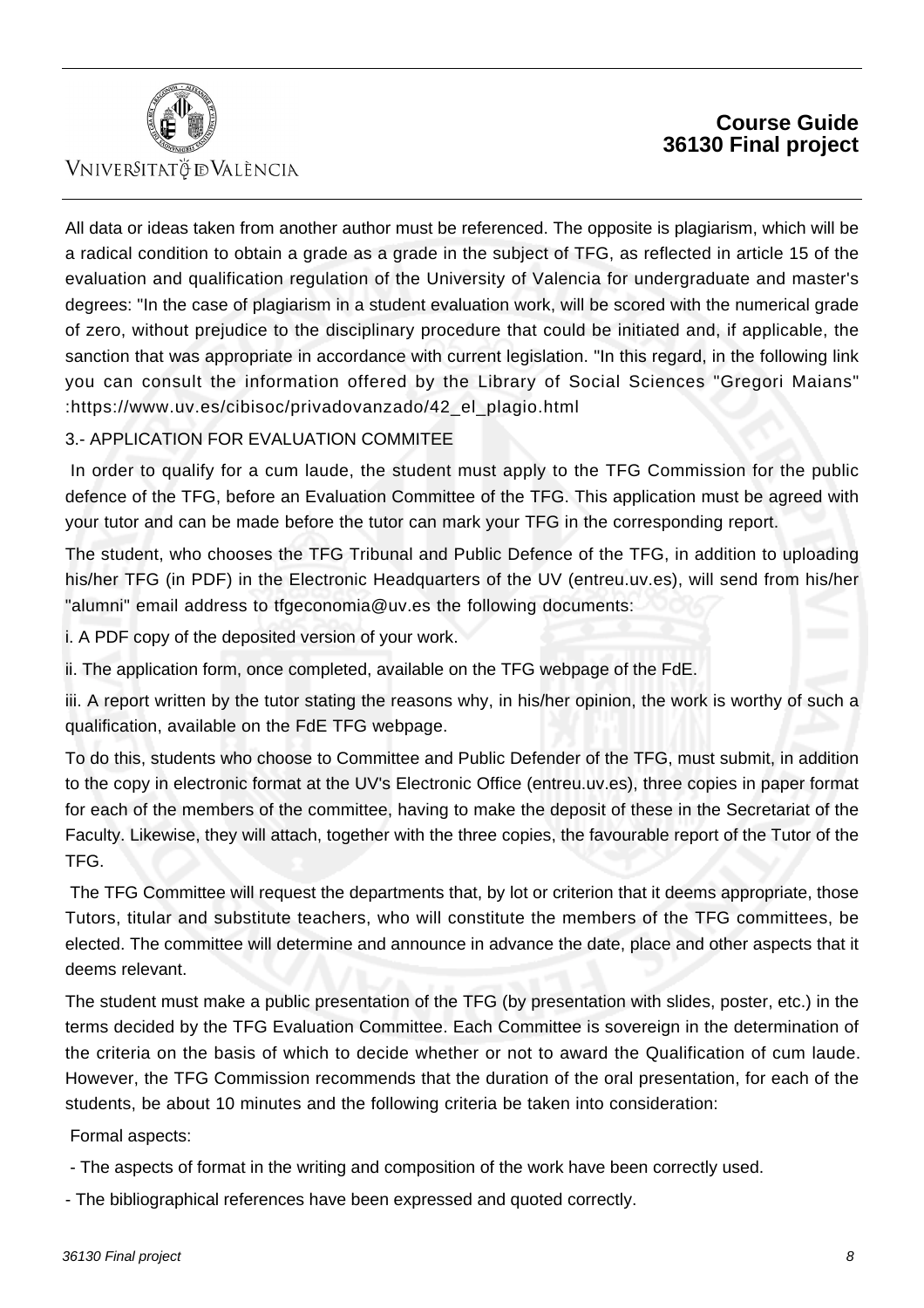

## **Course Guide 36130 Final project**

- The project has an adequate structure of academic work.

Content of the project:

- The content of the project reflects a complete understanding of the subject.
- The content of the work reflects a high degree of depth, rigor and critical capacity.
- The methodology implemented is in accordance with the objectives set.

- The Figures and Tables are well presented, they are clear, and they add understanding to the subject. Exposition:

 - Select correctly the contents for the exhibition and demonstrate a complete understanding of the subject.

- The exhibition is well structured and clear and intelligible.
- Use as a support for the exhibition a clear presentation that is attractive to the audience.
- Use Figures and Tables in an appropriate way, to add understanding to the topic.
- Explain each of the slides and do not limit yourself to reading the text.

Defending:

- Answer precisely the questions posed by the members of the Committee,
- Demonstrate knowledge of the subject and critical capacity and argumentation.

Important: When the work is evaluated positively, a copy in electronic format will be incorporated into the institutional repository. For this reason, students who do not want the personal assessment of the degree and their CV to appear in the institutional repository, should not include these two parts when making the deposit through the UV's Electronic Office (entreu.uv.es). Regardless of whether they are included or not, the student will have to deliver these two parts to their Tutor and will also include them in the copies for each of the members of the committee, if applicable.

## **REFERENCES**

#### **Basic**

 - RAYMOND QUIVY; LUC VAN CAMPENHOUDT (2013): Manual de Recerca en Ciències Socials. Herder Editorial.

## **ADDENDUM COVID-19**